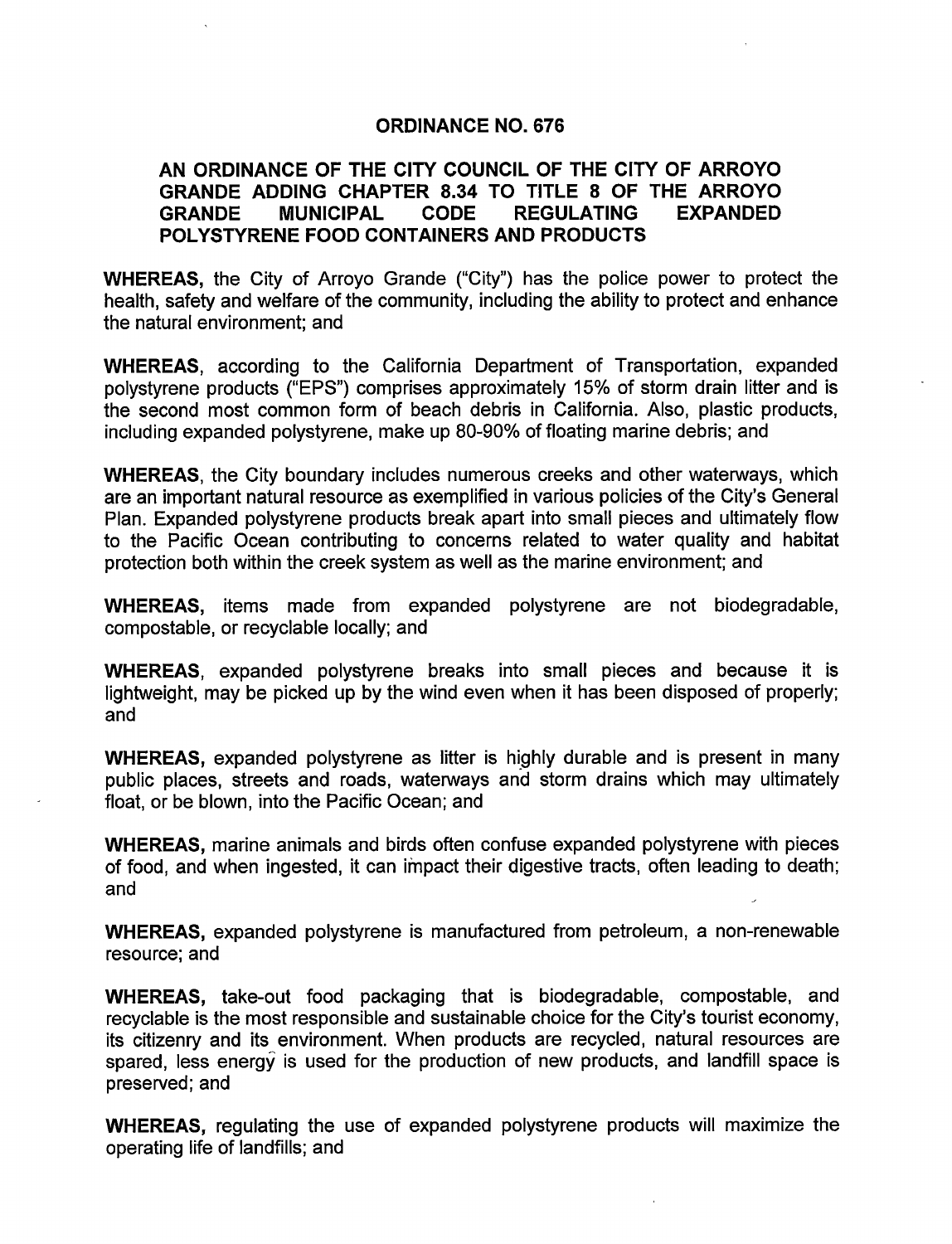## ORDINANCE NO. 676 PAGE 2

ł.

WHEREAS, regulating the use of expanded polystyrene products within the City will help protect the City's natural environment from contamination and degradation.

NOW, THEREFORE, BE IT ORDAINED by the City Council of the City of Arroyo Grande as follows:

SECTION 1: The above recitals and findings are true and correct and incorporated herein by this reference.

SECTION 2: Arroyo Grande Municipal Code Chapter 8. 34 is hereby added to the Arroyo Grande Municipal Code in its entirety as follows:

# CHAPTER 8. 34— EXPANDED POLYSTYRENE

8. 34.010 - Definitions.

The following words and phrases, whenever used in this chapter, shall have the meanings defined in this section unless the context clearly requires otherwise:

- A. "Affordable" means that a biodegradable, compostable or recyclable product may cost up to 15 percent more than the purchase cost of comparable expanded polystyrene alternatives.
- B. " ASTM Standard" means meeting the standards of the American Society for Testing and Materials (ASTM) International Standards D6400 or D6868 for biodegradable and compostable plastics, as those standards may be amended.
- C. " Biodegradable" ' means Compostable ( separately defined) or the ability of organic matter to break down from a complex to a more simple form through the action of bacteria or to undergo this process.
- D. "City Facility" means any building, structure or vehicle owned and operated by the City of Arroyo Grande, its agents, agencies, and departments.
- E. " City Contractor" means any person or entity that enters into an agreement with the City to furnish products or services to or for the City.
- F. " Compostable" means all the materials in the product or package will break down, or otherwise become part of, usable compost (e.g. soil-conditioning material, mulch). Compostable disposable food containers must meet ASTM Standards for compostable materials.
- G. " Disposable Food Container" is interchangeable with "to go" packaging and "food packaging material" and means all containers that are used to hold Prepared Food or drinks. Disposable Food Containers include clamshells, bowls, plates, trays, cartons, and cups that are intended for single use, including without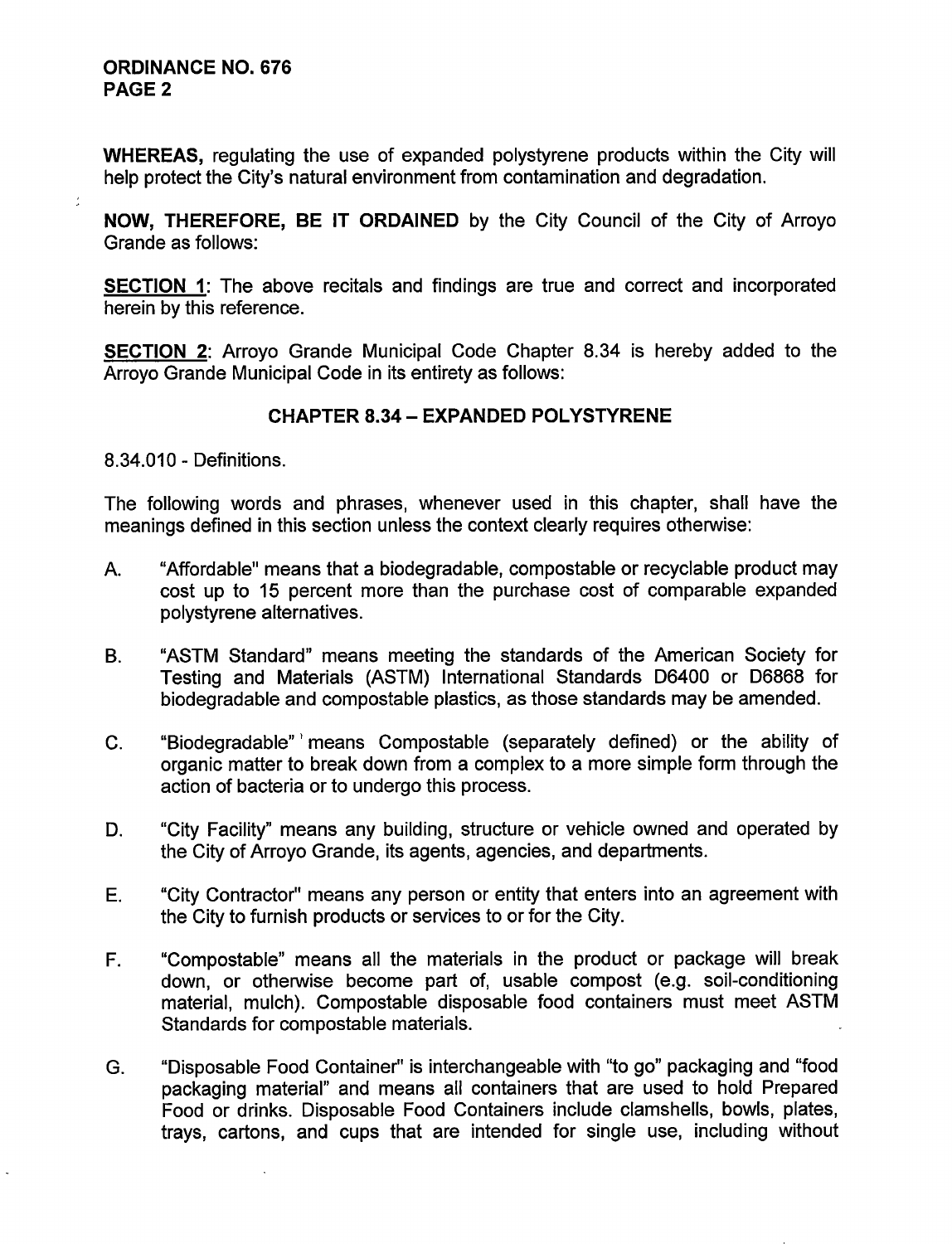limitation, food containers for takeout foods and/or leftovers from partially consumed meals prepared by Food Providers. This does not include single-use disposable items such as straws, cup lids, or utensils, nor does it include singleuse disposable packaging for unprepared foods.

- H. " Events Promoter" means an applicant for any event permit issued by the City or any City employee(s) responsible for any City-organized event.
- I. Expanded Polystyrene" or EPS means blown expanded and extruded polystyrene or other plastic foams which are processed by any number of techniques including, but not limited to, fusion of monomer spheres ( expanded bead plastic), injection molding, foam molding, and extrusion-blown molding extruded foam plastic). Expanded polystyrene and other plastic foam is generally used to make cups, bowls, plates, trays, clamshell containers, meat trays, ice chests, shipping boxes and packing peanuts.
- J. " Expanded Polystyrene Products" means any item such as coolers, ice chests, cups, bowls, plates, clamshells containers, shipping boxes, or any other merchandise made from expanded polystyrene that is not wholly encapsulated or encased by a more durable material.
- K. " Food Provider" Means any establishment located within the City, that is a retailer of Prepared Food or beverages for public consumption including, but not limited to any store, supermarket, delicatessen, restaurant, shop, caterer or mobile food vendor.
- L. " Person" means an individual, business, Event Promoter, trust, firm, joint stock company, corporation, non- profit, including a government corporation, partnership, or association.
- M. "Prepared Food" means food or beverages, which are served, packaged, cooked, chopped, sliced, mixed, brewed, frozen, squeezed or otherwise prepared within the City. Prepared Food does not include raw, butchered meats, fish and/or poultry sold from a butcher case or similar food establishment.
- N. "Recyclable" means any material that is specified in the franchise agreement with the City's solid waste removal provider including, but not limited to aluminum, tin and bi-metal cans, clear and colored glass containers, High Density Polyethylene HDPE), Polyethylene Terephthalate (PET), clear or rigid polystyrene, corrugated cardboard and mixed paper.
- O. " Vendor" means any store or business which sells or offers goods or merchandise, located or operating within the City of Arroyo Grande, including those referenced in and including "Food Provider."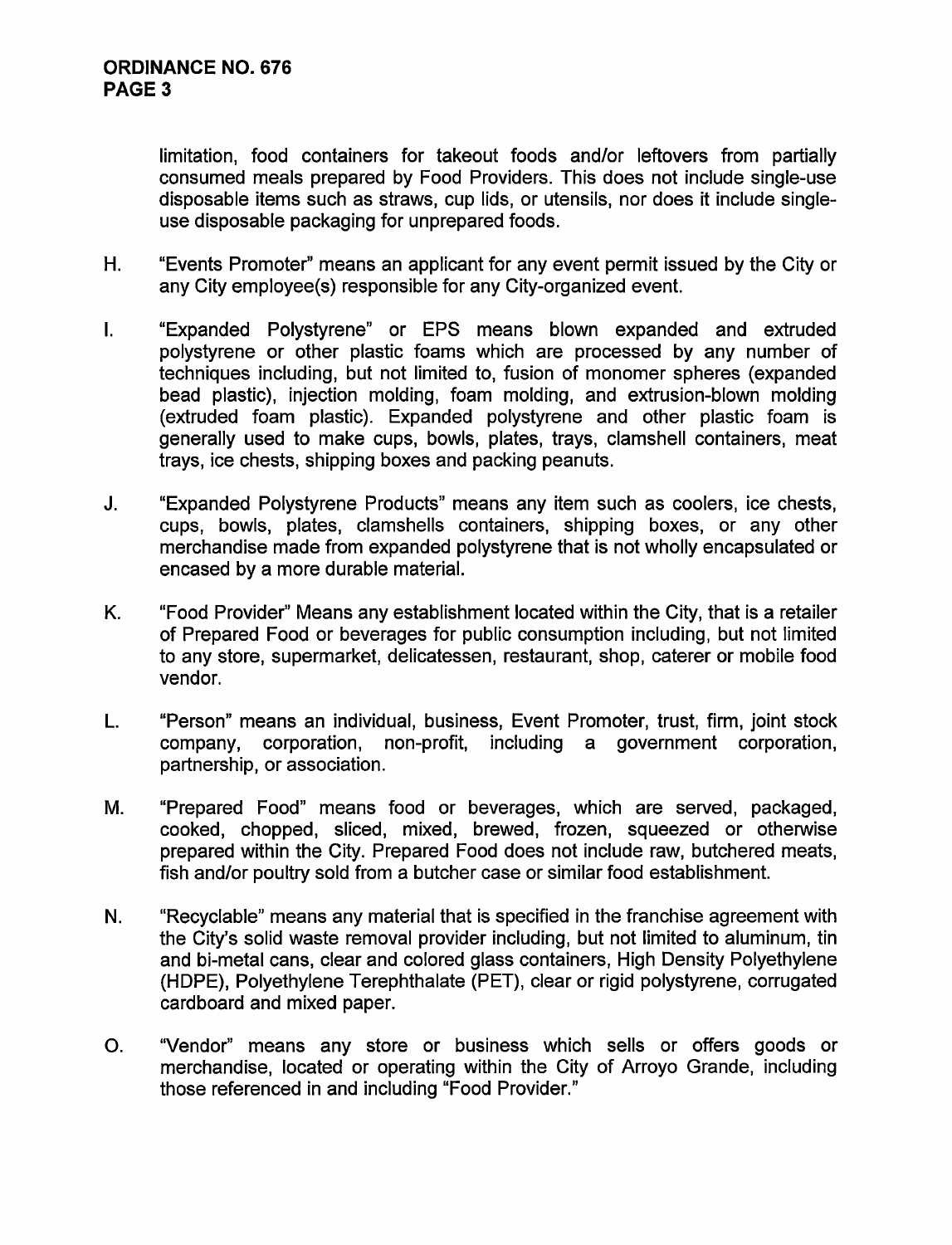## ORDINANCE NO. 676 PAGE 4

8. 34.020 — Expanded Polystyrene Disposable Food Containers Prohibited.

- A. Food Providers within the City of Arroyo Grande may not provide Prepared Food in or provide separately any Disposable Food Container made from Expanded Polystyrene, except as exempted in Section 8. 34. 050.
- B. Disposable Food Containers made from Expanded Polystyrene are prohibited from use in all City Facilities.
- C. City Contractors in the performance of City contracts and Events Promoters may not provide Prepared Food in Disposable Food Containers made from Expanded Polystyrene.

8. 34.030 - Required Biodegradable, Compostable, or Recyclable Disposable Food Containers.

- A. All Food Providers within the City utilizing Disposable Food Containers shall use Biodegradable, Compostable or Recyclable products.
- B. All City Facilities utilizing Disposable Food Containers shall use Biodegradable, Compostable or Recyclable products.
- C. City Contractors and Events Promoters utilizing Disposable Food Containers shall use Biodegradable, Compostable, or Recyclable products while performing under a City contract or permit.

8. 34.040 - Prohibited Sales.

No Vendor or Events Promoter in the City may sell or otherwise provide any Expanded Polystyrene Product, which is not wholly encapsulated or encased within a more durable material, except as exempted in Section 8. 34.050. This specifically includes, but is not limited to, cups, plates, bowls, trays, clamshells and other products intended primarily for food service use, as well as coolers, containers, ice chests, shipping boxes, packing peanuts, or other packaging materials.

8. 34.050 — Exemptions.

A. The City Manager or designee, may exempt <sup>a</sup> Food Provider from the requirements set forth in section 8. 34. 020(A) of this ordinance for a one-year period upon the Food Provider showing, in writing, that this ordinance would create an undue hardship or practical difficulty as evidenced by no alternatives being available or such alternatives are not Affordable. The City Manager or designee shall put the decision to grant or deny a one-year exemption in writing, and the decision shall be final.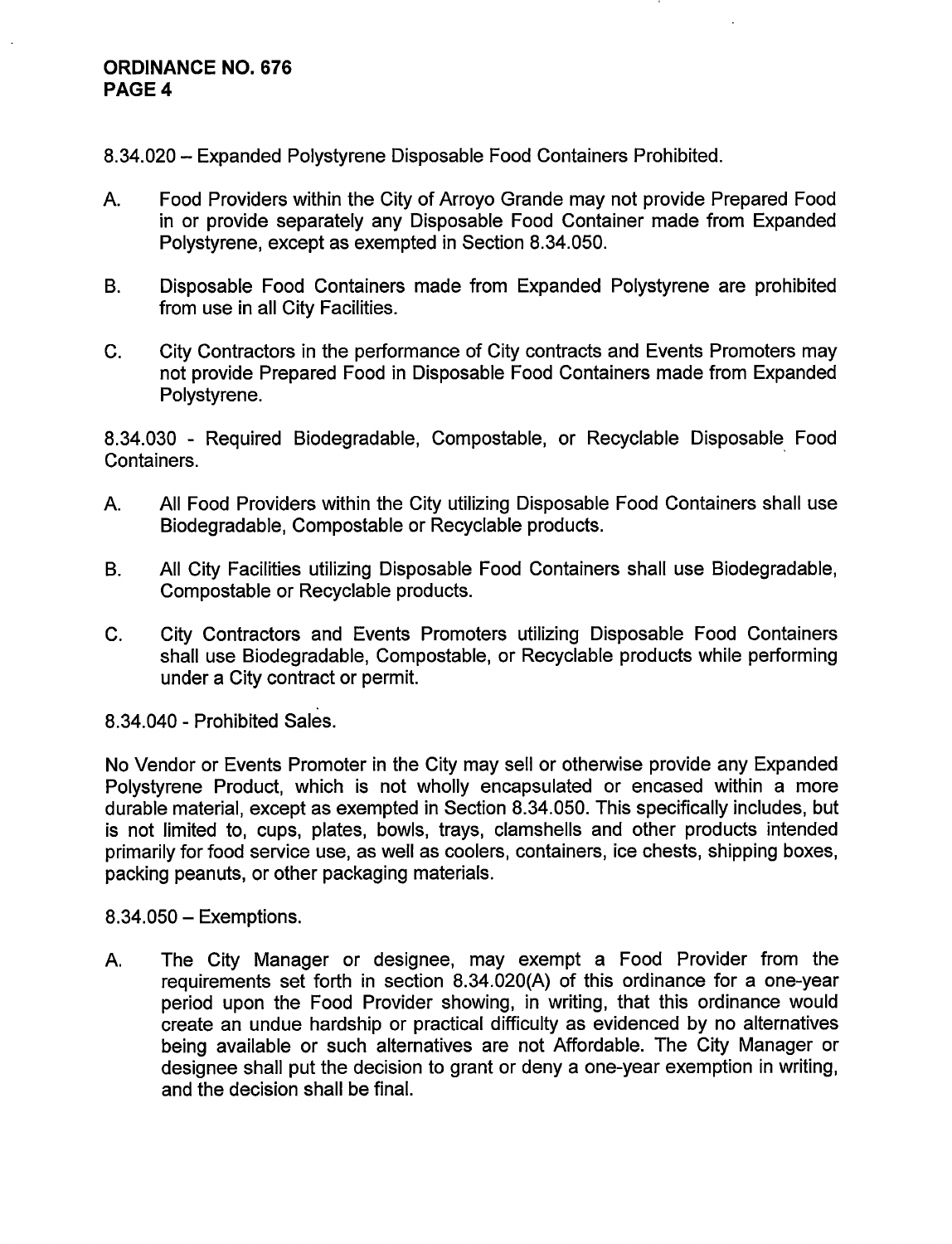# ORDINANCE NO. 676 PAGE 5

- B. Exemptions to allow for the sale or provision of Expanded Polystyrene Products may be granted by the City Manager or designee, if the vendor can demonstrate in writing a public health and safety requirement or medical necessity to use the product. The City Manager or designee shall put the decision to grant or deny the exemption in writing and the decision shall be final.
- C. An exemption application shall include all information necessary for the City Manager or designee to make a decision, including but not limited to documentation showing factual support for the claimed exemption. The City Manager or designee may require the applicant to provide additional information. The City Manager or designee may approve the exemption application in whole or in part, with or without conditions.
- D. Foods prepared or packaged outside the City and sold inside the City are exempt from the provisions of this chapter.
- E. Raw meat, fish and other raw food trays are exempt from the provisions of this chapter.
- F. Products made from Expanded Polystyrene, which are wholly encapsulated or encased by a more durable material are exempt from the provisions of this chapter. Examples include surfboards, life preservers, and craft supplies, which are wholly encapsulated or encased by <sup>a</sup> more durable material, and coolers encased in hard plastic.
- G. Construction products made from Expanded Polystyrene are exempted from this ordinance if the products are used in compliance with Arroyo Grande Municipal Code Title 15 Buildings and Construction and used in a manner preventing the Expanded Polystyrene from being released into the environment.
- H. In a situation deemed by the City Manager to be an emergency for the immediate preservation of the public peace, health or safety, City Facilities, Food Providers, City Contractors and Vendors doing business with the City shall be exempt from the provisions of this chapter.
- I. Expanded Polystyrene packaging products, which have been received from sources outside the City, may be reused to be kept out of the waste stream.
- 8. 34. 060 Violations.
- A. Any violation of the provisions of this chapter by any person is subject to the penalty provisions as provided in Chapter 1. 16 of this code.
- B. For the first violation, the City Manager or designee may allow the violating Food Provider, in lieu of the penalty provisions contained above, to submit receipts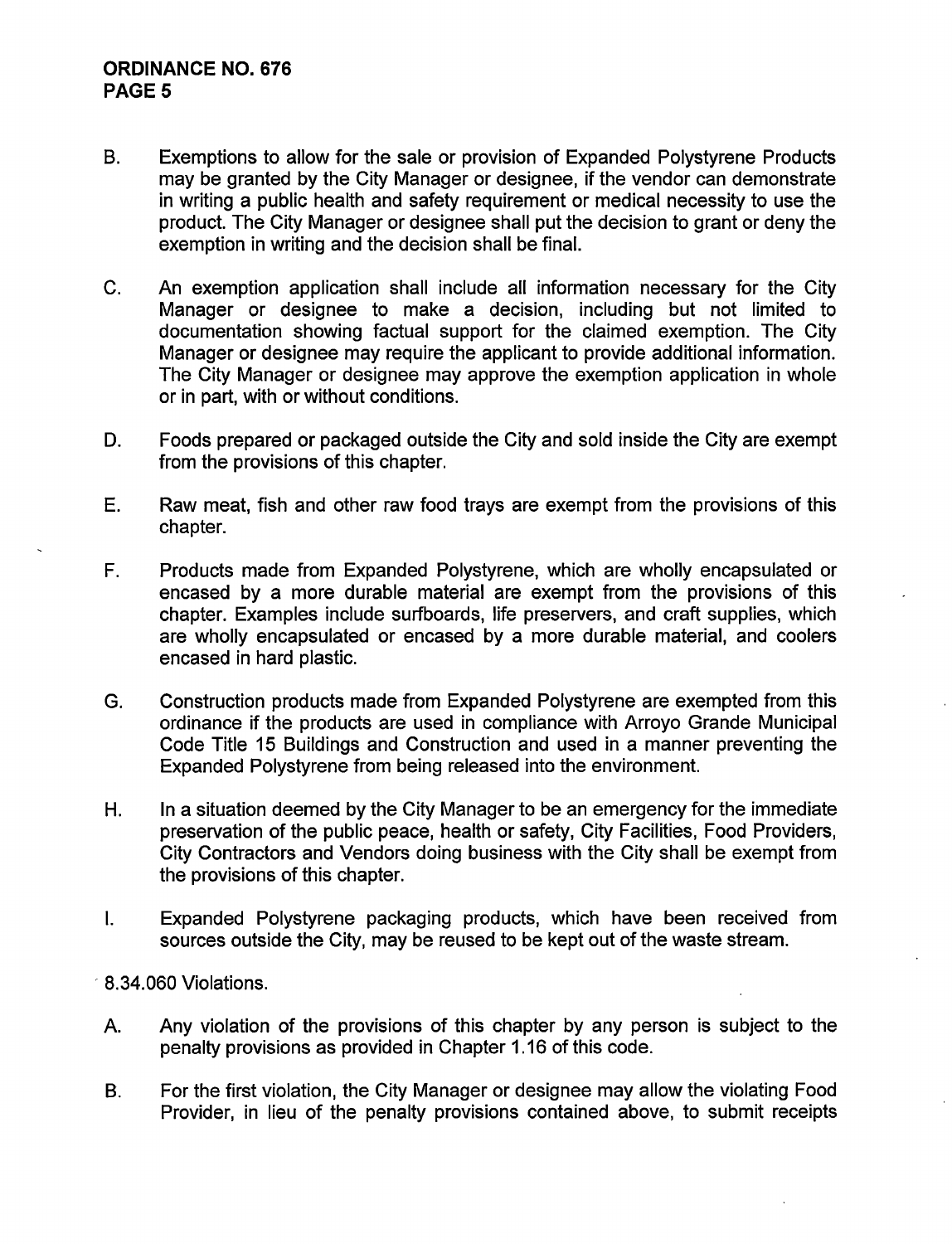demonstrating the purchase after the citation date, of Biodegradable, Compostable, or Recyclable products.

C. In addition to other remedies provided by this chapter or by other law, any violation of this chapter may be remedied by a civil action brought by the city attorney, including but not limited to administrative or judicial nuisance abatement proceedings, civil or criminal code enforcement proceedings, and suits for injunctive relief. The remedies provided by this chapter are cumulative and in addition to any other remedies available at law or in equity.

SECTION 3: If any section, subsection, subdivision, paragraph, sentence, or clause of this Ordinance or any part thereof is for any reason held to be unlawful, such decision shall not affect the validity of the remaining portion of this Ordinance or any part thereof. The City Council hereby declares that it would have passed each section, subsection, subdivision, paragraph, sentence, or clause thereof, irrespective of the fact that any one or more section, subsection, subdivision, paragraph, sentence, or clause be declared unconstitutional.

SECTION 4: Upon adoption of this Ordinance, the City Clerk shall file a Notice of Exemption pursuant to 14 CCR § 15307.

SECTION 5: A summary of this Ordinance shall be published in a newspaper published and circulated in the City of Arroyo Grande at least five (5) days prior to the City Council meeting at which the proposed Ordinance is to be adopted. A certified copy of the full text of the proposed Ordinance shall be posted in the office of the City Clerk. Within fifteen (15) days after adoption of the Ordinance, the summary with the names of those City Council Members voting for and against the Ordinance shall be published again, and the City Clerk shall post a certified copy of the full text of such adopted Ordinance.

SECTION 6: This Ordinance shall take effect six (6) months from the date of adoption.

On motion of Council Member Barneich, seconded by Council Member Brown, and on the following roll call vote to wit:

AYES: Council Members Barneich, Brown, Guthrie, and Mayor Hill NOES: Council Member Harmon ABSENT: None

The foregoing Ordinance was adopted this  $9<sup>th</sup>$  day of February, 2016.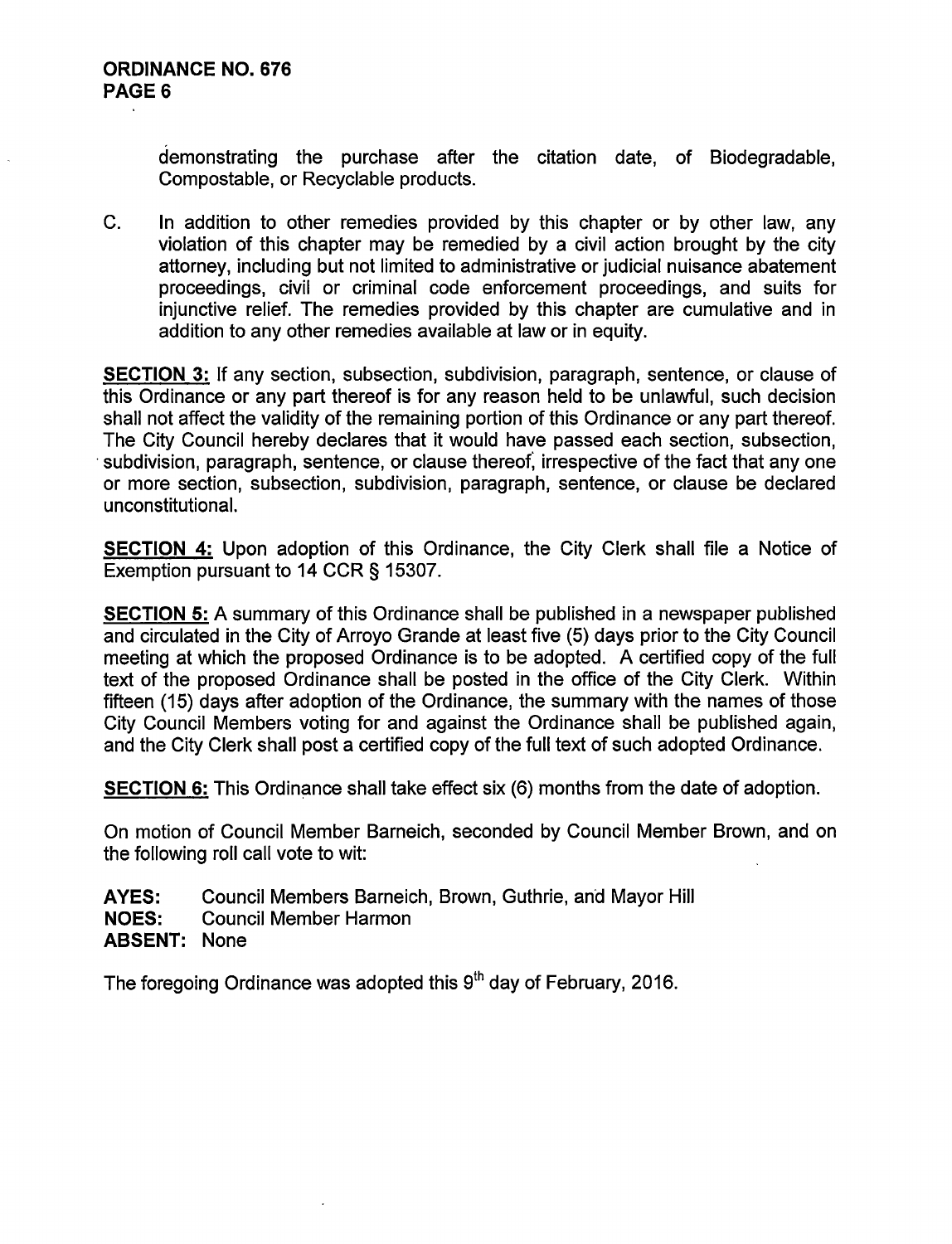ORDINANCE NO. *676*<br>PAGE 7

JI y **MAYOR** 

ATTEST:

F

**KELLY WETMORE, CITY CLERK** 

APPROVED AS TO CONTENT:

<u>Jiann</u> DIANNE THOMPSON CHTY MANAGER

APPROVED AS TO FORM:

Ç.

HEATHER K. WHITHAM, CITY ATTORNEY